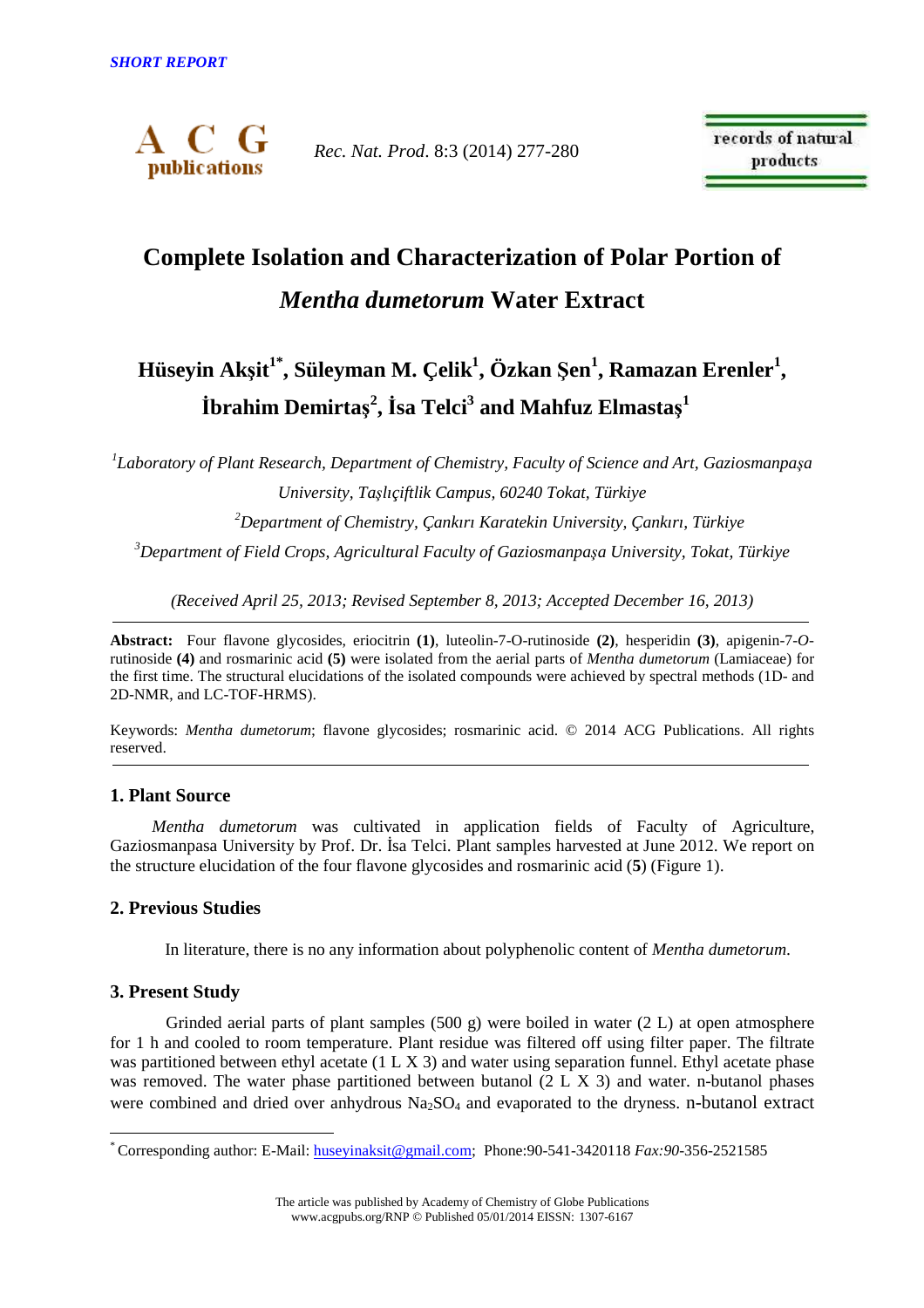was obtained as yellowish slurry (12 g). The extract was chromatographed over slica gel column (5x120 cm, diameter x length).The column was eluted using 50% *n*-hexane-EtOAc (15 L), 25% *n*hexane-EtOAc (15 L), 100% EtOAc (10 L), 95% EtOAc-MeOH (11.25 L), 90% EtOAc-MeOH (12.50 L), 85% EtOAc-MeOH (36.25 L) to give 400 fractions (250 mL each). According to TLC basis, similar fractions were combined as follows: fractions 1-125 (250 mg, fatty acid mixture, low polarity metabolites, not studied, Fr-0), fractions 132-151 (92 mg, Fr-1), fractions 165-192 (102 mg, Fr-2), fractions 210-236 (88 mg, Fr-3), fractions 265-400 (3450 mg, Fr-4).

Fr-1was purified using Flash chromatography on slica gel column (40 g, Redisep) eluting a linear gradient from 50 % *n*-Hexane-EtOAc to 100% EtOAc with 10 mL/min flow rate. The peak detected at 330 nm on flash chromatogram (15-21 fractions) was combined to give rosmarinic acid **(5)**. Fr-2 was solved in small amount of methanol and added EtOAc until a precipitate formed. Mixture was centrifuged for 5 min, 5000 rpm. Solvent was decanted and the precipitate was washed with acetone and evaporated to give apigenin-7-*O*-rutinoside **(4)** as pale yellow amorphous solid. Fr-3 gave hesperidin **(3)** as white amorphous solid. Fr-4 was chromatographed on slica gel column (250 g, 70- 230 mesh). The column was eluted using 100% EtOAc (0.5L), 97% EtOAc-MeOH (1.25 L), 94% EtOAc-MeOH (1.75 L), 90% EtOAc-MeOH (1.5 L), %85 EtOAc-MeOH (1 L) to give 120 fractions (50 mL each). After TLC analysis of fractions; 18-64 (Fr-4a) and 72-87 (Fr-4b) were combined. Fr-4a (1250 mg) gave eriocitrin (**1**) and Fr-4b (612 mg) gave luteolin-7-*O*-rutinoside **(2)**.

*Eriocitrin* (1): HRMS  $m/z$ : 596.1844[M-H]<sup>-1</sup>H NMR (DMSO-d<sub>6</sub>), [aglycone moiety]  $\delta_{\rm H}$ : 2.60 (1H, dd, *J* = 17.10 and 2.92 Hz, H-3a), 3.20 (1H, dd, *J* = 17.10 and 12.48 Hz, H-3b),5.44 (1H, d, *J* = 12.48 and 2.92 Hz, H-2), 6.12 (1H, d, J=2,34 Hz, H-6), 6.14 (1H, d, *J* = 2.34 Hz, H-8), 6.77 (2H, brs, H-5' and H-6', overlapped), 6.78 (1H, brs, H-2'), 12.06 (1H, s, 5-OH), [sugar moiety] 1.08 (3H, d, *J* = 5.32 Hz, rhamnose H-6'''), 4.98 (1H, d, *J* = 7.02 Hz, H-1''), 4.54 (1H, brs, H-1'''). 3.10-3.70 (10 sugar protons), 5.40, 5.20, 5.02, 4.72, 4.65, 4.55 (6H, sugar hydroxyls).<sup>13</sup>C NMR (DMSO-d<sub>6</sub>), [aglycone moiety], $\delta_c$ : 42.6 (C-3), 79.1 (C-2) 95.9 (C-8), 96.7 (C-6), 103.8 (C-10), 114.9 (C-2'), 115.8 (C-5'), 118.6 (C-6'), 129.7 (C-1'), 145.6 (C-4'), 146.2 (C-3'), 163.0 (C-9), 163.5 (C-7), 165.5 (C-5), 197.6 (C-4); [sugar moiety]: glucose; 66.5 (C-6''), 70.0 (C-4''), 72.5 (C-2''), 76.7 (C-5''), 75.9 (C-3''), 99,8 (C-1''); rhamnose; 18.2 (C-6'''), 68.7 (C-5'''), 70.7 (C-3'''), 71.2 (C-2'''), 73.4 (C-4'''), 101.0 (C-1''').

*Luteolin-7-O-rutinoside* (2): HRMS  $m/z$ : 593.1501[M-H]<sup>-1</sup>H NMR (DMSO-d<sub>6</sub>) [aglycone moiety]δ<sub>H</sub>: 6.46 (1H, d, *J*=1.92 Hz, H-6), 6.74 (1H, d, *J*=1.92 Hz, H-8), 6.76 (1H, s, H-3), 6.92 (1H, d, *J=*8.42 Hz, H-4'), 7.42 (1H, dd, *J=* 8.42/2.08 Hz, H-6'), 7.45 (1H, d, *J=*2.08 Hz, H-2'), 13.05 (1H, s, 5- OH); [sugar moiety] 1.07 (3H, d, *J=* 5.80 Hz, H-6'''), 3.10-3.90 (10 sugar protons), 4.55 (1H, brs, H-1'''), 5.08 (1H, d, *J=* 7.24 Hz, H-1''), 5.53, 5.34, 5.23, 4.89, 4.62, 4.54 (6H, sugar hydroxyls); <sup>13</sup>C NMR (DMSO-d<sub>6</sub>): [aglycone moiety]  $\delta_C$ : 95.2 (C-8), 100.9 (C-6), 103.6 (C-3), 105.8 (C-10), 114.0 (C-6'), 116.5 (C-5') 119.7 (C-2'), 121.8 (C-1'), 146.2 (C-3'), 150.4 (C-4'), 158.3 (C-9), 161.6 (C-5), 163.3 (C-7), 165.0 (C-2), 182.3 (C-4); [sugar moiety]: glucose; 66.4 (C-6''), 70.0 (C-4''), 72.4 (C-2''), 76.7 (C-5''), 76.0 (C-3''), 100,9 (C-1''); rhamnose; 18.5 (C-6'''), 68.6 (C-5'''), 70.7 (C-3'''), 71.4 (C-2'''), 73.4 (C-4'''), 101.3 (C-1''').

*Hesperidin* (3): HRMS  $m/z$ :609.1887 [M-H]<sup>-1</sup>H NMR (DMSO-d<sub>6</sub>), [aglycone moiety], δH:3.77 (3H, s, -OCH3), 2.77 (1H, dd, *J* = 17.12 and 3.10 Hz, H-3a), 3.34 (1H, dd, *J* = 17.12 and 12.26 Hz, H-3b), 5.52 (1H, dd, *J* = 12.26 and 3.10 Hz, H-2), 6.14 (1H, d, J=2,32 Hz, H-6), 6.16 (1H, d, *J* = 2.32 Hz, H-8), 6.94 (2H, brs, H-5' and H-6',overlapped), 6.91 (1H, brs,H-2'), 12.02 (1H, s, 5-OH), [sugar moiety] 1.08 (3H, d, *J* = 6.38 Hz, rhamnose H-6'''), 4.97 (1H, d, *J* = 7.40 Hz, H-1''), 4.52 (1H, brs, H-1"'). 3.10-3.70 (10 sugar protons), 5.40, 5.19, 5.00, 4.70, 4.62, 4.48 (6H, sugar hydroxyls). <sup>13</sup>C NMR (DMSO-d<sub>6</sub>), [aglycone moiety], $\delta$ <sub>C</sub>=56.1 (-OCH<sub>3</sub>), 78.8 (C-2), 42.5 (C-3), 96.0 (C-6), 96.8 (C-8), 103.7 (C-10), 112.6 (C-2'), 114.6 (C-5'), 118.4 (C-6') 131.3 (C-1'),146.9 (C-4'), 148.4 (C-3'), 162.9 (C-9), 163.5 (C-7), 165.6 (C-5), 197.4 (C-4) [sugar moiety]:glucose; 66.5 (C-6''), 70.0 (C-4''), 72.5 (C-2''), 76.7 (C-5''), 75.9 (C-3''), 99.9 (C-1''); rhamnose; 18.3 (C-6'''), 68.7 (C-5'''), 70.7 (C-3'''), 71.1 (C-2'''), 73.4 (C-4'''), 101.0 (C-1''').

*Apigenin-7-O-rutinoside (4):* HRMS *m*/*z:* 577.1549[M-H]- . <sup>1</sup>H NMR (DMSO-d6), [aglycone moiety],δ<sub>H</sub>: 6.18 (1H, d, *J*=1.98 Hz, H-6), 6.47 (1H, d, *J*=1.98 Hz, H-8), 6.78 (1H, s, H-3), 6.93(2H, d, *J=*8.76 Hz, H-3' and H-5'), 7.91 (2H, d, *J=* 8.76 Hz, H-2' and H-6'), 12.98 (1H, s, 5-OH); [sugar moiety] 1.10 (3H, d, *J=* 6.41 Hz, H-6'''), 3.10-3.90 (10 sugar protons), 4.54 (1H, brs, H-1'''), 5.04 (1H, d,  $J=7.08$  Hz, H-1"), 5.53, 5.34, 5.28, 4.78, 4.59, 4.48 (6H, sugar hydroxyls); <sup>13</sup>C NMR (DMSO-d<sub>6</sub>): [aglycone moiety], $\delta_{H}$ : 94.4 (C-8), 99.3 (C-6), 103.2 (C-3), 104.0 (C-10), 116.4 (C-3' and C-5'), 121.6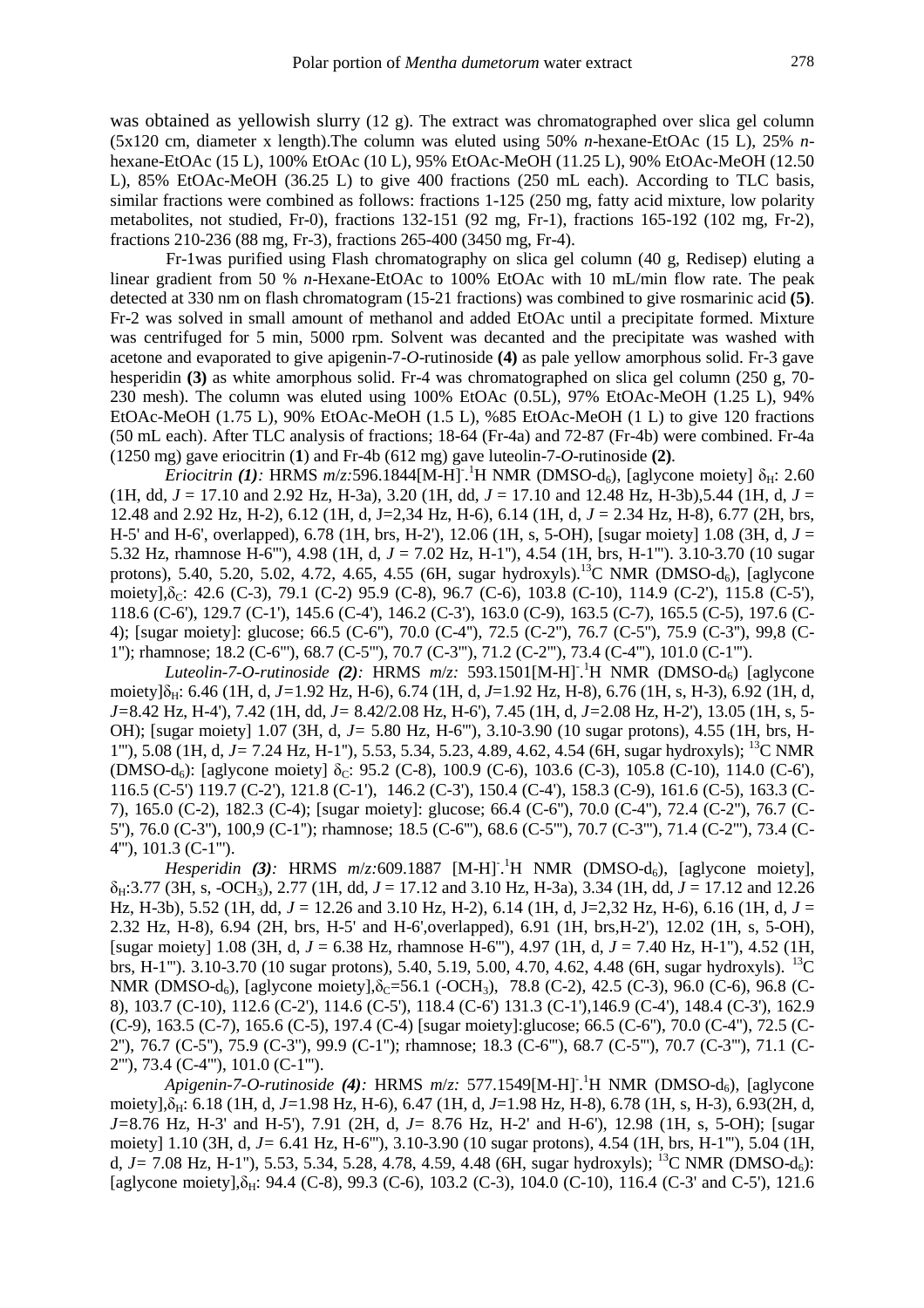(C-1'), 128.9 (C-2' and C-6'), 157.8 (C-9), 161.6 (C-5), 161.9 (C-4'), 164.1 (C-7), 164.8 (C-2), 182.1 (C-4); ); [sugar moiety]: glucose; 66.3 (C-6''), 70.1 (C-4''), 72.4 (C-2''), 76.8 (C-5''), 75.9 (C-3''), 100.8 (C-1''); rhamnose; 18.3 (C-6'''), 68.7 (C-5'''), 70.7 (C-3'''), 71.4 (C-2'''), 73.4 (C-4'''), 101.3 (C-1''').

*Rosmarinic acid (5):* HRMS *m/z:* 359.0836 [M-H]<sup>-</sup>.<sup>1</sup>H-NMR (400 MHz, DMSO-d<sub>6</sub>), δ<sub>H</sub>: 2.94 (*d*, 1H, H-7b', *J*= 10 Hz), 2.98 (*dd*, 1H, H- 7a', *J*= 10.1 Hz, *J*= 1.10 Hz), 5.08 (*dd*, 1H, H-8', *J*= 10 Hz, *J*= 2.8 Hz), 6.24 (*d*, 1H, H-8, *J*= 15.8 Hz), 6.54 (*d*, 1H, H-5', *J*= 7.92 Hz), 6.65 (*d*, 1H, H-6', *J*= 7.92 Hz), 6.69 (*d*, 1H, H-2', *J*= 1.5 Hz), 6.79 (*d*, 1H, H-5, *J*= 8.12 Hz), 7.02 (*d*, 1H, H-6, *J*= 8.12 Hz), 7.06 (*d*, 1H, H-2, *J*= 1.4 Hz), 7.46 (*d*, 1H, H-7, *J*= 15.8 Hz). <sup>13</sup>C-NMR (100 MHz, DMSO-d<sub>6</sub>)  $\delta$ <sub>C</sub>:36.6 (C-7'), 73.2 (C-8'), 113.6 (C-8), 115.2 (C- 2), 120.5 (C-5'), 116.2 (C-5), 117.2 (C-2'), 115.8 (C-6'), 122.0 (C-6), 125.9 (C-1), 127.7 (C-1'), 145.4 (C-4'), 144.5 (C-3'), 146.4 (C-7), 149.1 (C-3), 146.0 (C-4), 166.4 (C-9), 171.3 (C-9').



**Figure 1.** HPLC-TOF-MS chromatogram of water extract of *Mentha dumetorum*.



**Figure 1.** Chemical structure of isolated molecules **(1-5)**.

In this study, from the aerial parts of *Mentha dumetorum*, four flavone glycosides, eriocitrin **(1)**, luteolin-7-O-rutinoside **(2)**, hesperidin **(3)** apigenin-7-O-rutinoside **(4)** as well as rosmarinic acid **(5)** were isolated from hot water extract by fractionation of the butanol phase through an open column